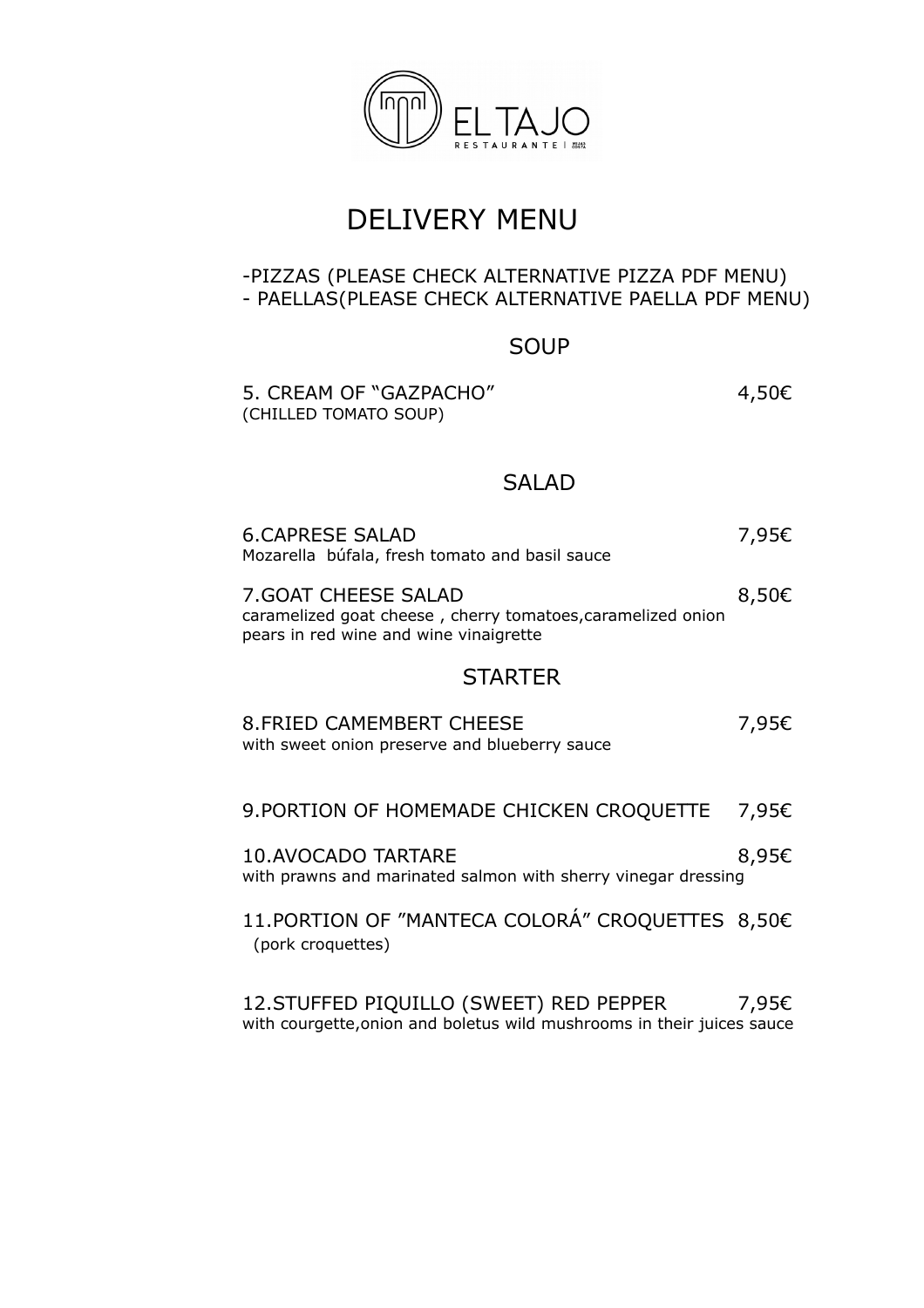## PASTA AND RICE

| 15. PASTA TAGLIATELLE (NOODLE)<br>with seafood sauce and carabinero red prawn                                    | 13,50€ |
|------------------------------------------------------------------------------------------------------------------|--------|
| 16.LAMB MOUSSAKA(EGGPLANT LASAGNA)<br>served with its own sauce                                                  | 12,50€ |
| 17. PUMPKIN AND ZUCCHINI GNOCCHI<br>served with red pesto sauce                                                  | 12,50€ |
| 18. PAELLA OF SEAFOOD CARABINERO(RED PRAWN) 19,50€<br>AND MONKFISH IN MOIST RICE<br>Price per person/min.2 pers. |        |
| 19. MEAT PAELLA (CHICKEN, GARLIC LOIN OF PORK 13,50€<br>AND ARTICHOKES)<br>Price per person/min.2 pers.          |        |
| <b>FISH</b>                                                                                                      |        |
| <b>20.FISH AND CHIPS</b><br>our own recipe(cod) with french fries                                                | 12,50€ |
| <b>21.SEA BASS FILLET</b><br>with saffron sauce                                                                  | 13,50€ |
| 22. GRILLED SALMON<br>served with tartar sauce                                                                   | 13,00€ |
| <b>MFAT</b>                                                                                                      |        |
| 23. BONELESS FREE RANGE CHICKEN THIGH<br>with rice and curry sauce                                               | 11,95€ |
| 24. GARLIC PORK LOIN STEW<br>with french fries                                                                   | 10,00€ |
| <b>25. ROAST RACK OF LAMB</b><br>with barbecue sauce and sauteed potatoes                                        | 15,95€ |
| 26. BEEF HAMBURGER 100%<br>with cheddar cheese, bacon, caramelized onion and french fries                        | 9,95€  |
| 27. FRIED BEEF ESCALOPE (WIENERSCHNITZEL)<br>with french fries                                                   | 12,50€ |